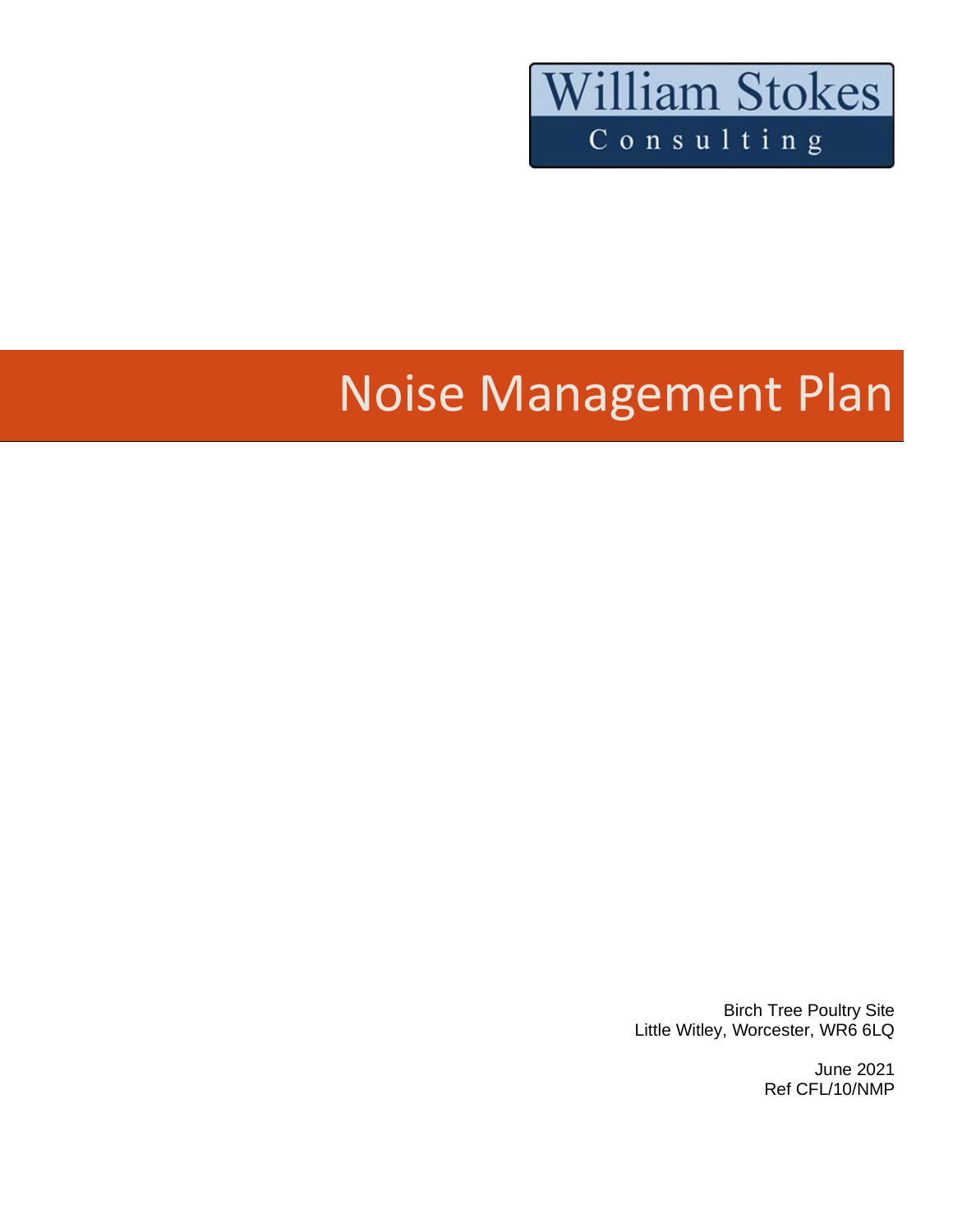#### **Contents**

| 1.   |                                                |  |  |  |  |
|------|------------------------------------------------|--|--|--|--|
| 2.   |                                                |  |  |  |  |
| 3.   |                                                |  |  |  |  |
| 3.1. |                                                |  |  |  |  |
| 3.2. |                                                |  |  |  |  |
| 3.3. |                                                |  |  |  |  |
| 3.4. |                                                |  |  |  |  |
| 4.   |                                                |  |  |  |  |
| 4.1. |                                                |  |  |  |  |
| 5.   |                                                |  |  |  |  |
| 5.1. |                                                |  |  |  |  |
| 5.2. |                                                |  |  |  |  |
| 5.3. |                                                |  |  |  |  |
| 5.4. |                                                |  |  |  |  |
| 6.   |                                                |  |  |  |  |
| 7.   | Appendix 2 - Proforma Noise Complaint Form  11 |  |  |  |  |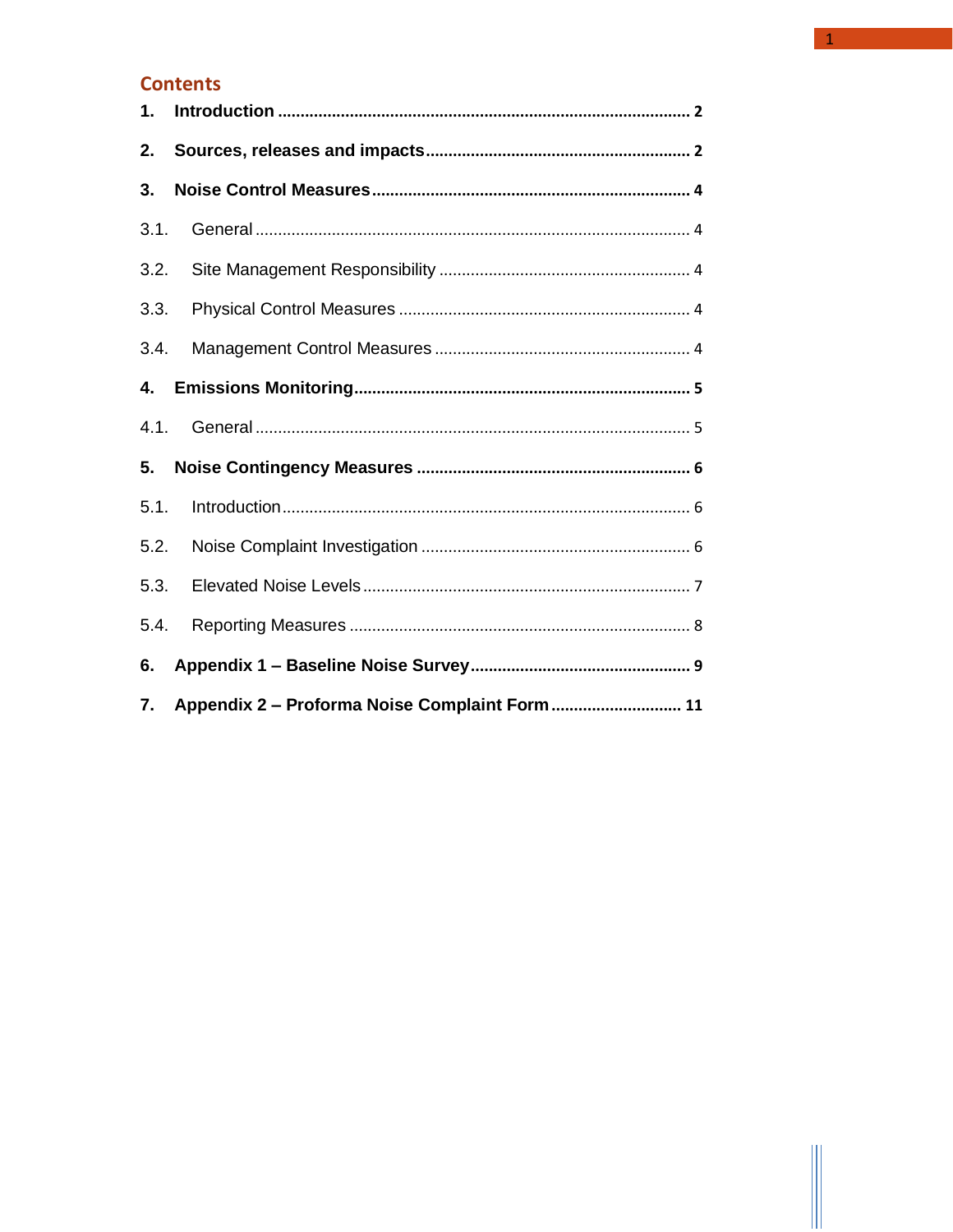#### <span id="page-2-0"></span>**1. Introduction**

- 1.1.1. This Noise Management Plan outlines the methods by which Corbett Farms will systematically assess, and minimise the potential impacts of noise generated during the operation of the Eaton Hill Poultry Site. The Noise Management Plan is a working document with the specific aim of ensuring that:
	- noise impact is considered as part of routine inspections
	- noise is primarily controlled at source by good operational practices, including physical and management control measures
	- all appropriate measures are taken to prevent or, where that is not reasonably practicable, to reduce noise emissions from the Site at nearby receptors
- 1.1.2. This Noise Management Plan addresses the impact of noise and the control measures employed to mitigate the risk. These are supported through monitoring procedures to identify both elevated levels and review complaints should they arise. The complaints management procedure including the management responsibilities are also addressed.

#### <span id="page-2-1"></span>**2. Sources, releases and impacts**

- 2.1.1. Sources of noise generated at the site are limited to the following activities:
	- Operation of Ventilation Vans
	- Operation of Standby Generator
	- Deliveries of Feed
	- Delivery and Removal of Birds
	- Clean out following removal of birds.
- 2.1.2. As not all of the sources of noise mentioned above are continuous, the sources of noise will vary throughout the day.
- 2.1.3. Noise from on-site will generally occur between 0700 and 1800 Monday to Friday, and between 0700 and 1300 on a Saturday, however, the fans and generator are automated and could be called to run at any time.
- 2.1.4. Once generated, the pathway for noise will be air transport. Sensitive receptors will include humans living close to the site, in particular properties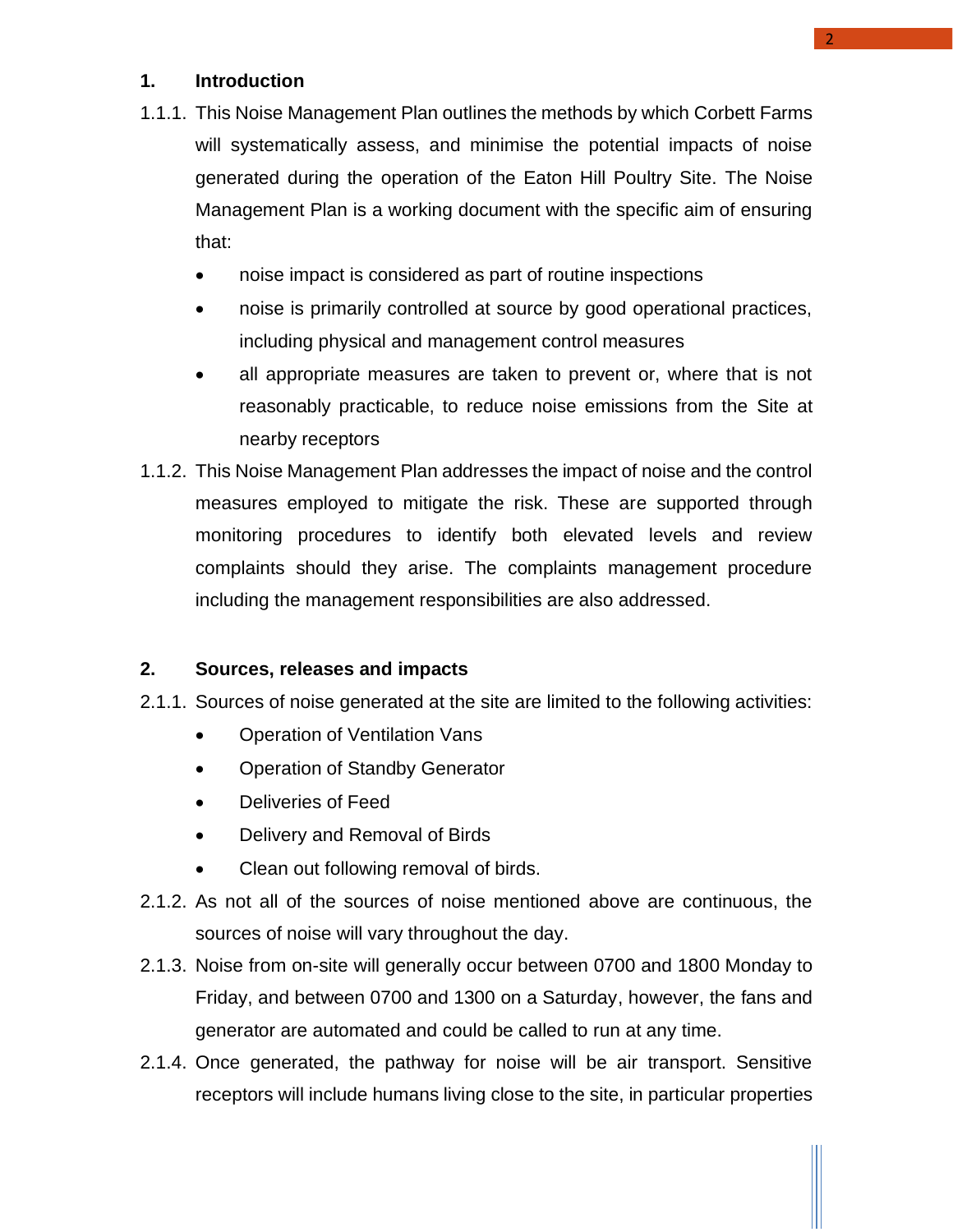to the south of the site. Also (as per the map image below) there are public footpaths to the immediate west and north of the site. With the implementation of mitigation measures through the operation of the site, the noise levels likely to be generated by the site should not have an adverse impact at the existing and proposed residential receptor locations adjacent to the site, resulting in a low overall risk.



<span id="page-3-0"></span>2.1.5. The methodologies presented in this management plan take full account of Environment Agency (EA) guidance documentation Technical Guidance Note IPPC H3 (part 2), Horizontal Guidance for Noise Assessment and Control.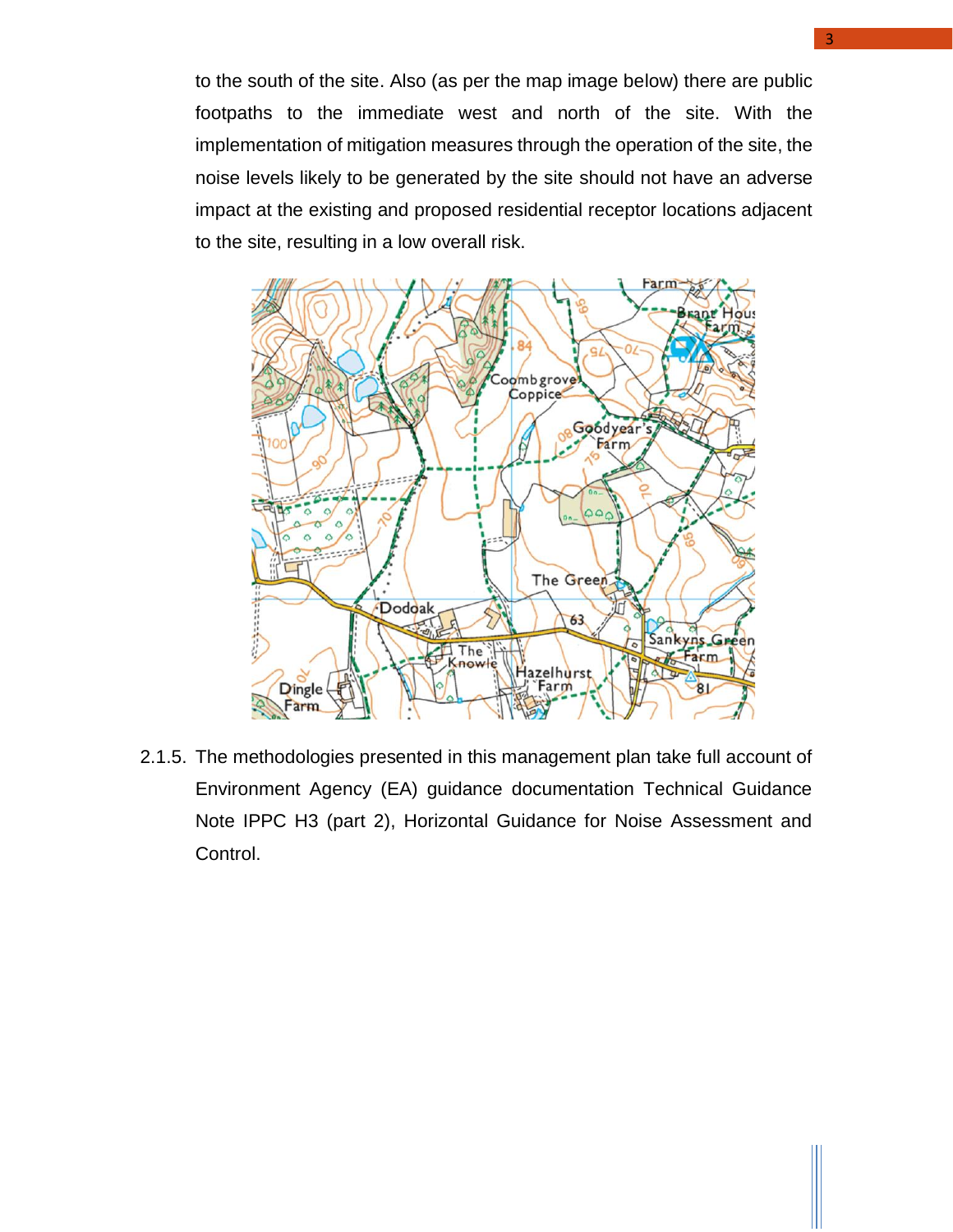#### **3. Noise Control Measures**

#### <span id="page-4-0"></span>*3.1. General*

3.1.1. Physical and management measures have been included to control noise at the Site. These are discussed below separately.

#### <span id="page-4-1"></span>**3.2.** *Site Management Responsibility*

3.2.1. The Site Manager (SM) (or designated responsible person) will have responsibility for ensuring that nuisances and hazards arising from the site due to noise are minimised. Regular meetings will be held to discuss current and planned site operations that have the potential to generate noise emissions.

#### <span id="page-4-2"></span>*3.3. Physical Control Measures*

- 3.3.1. A comprehensive range of physical control measures will be implemented at the site including:
	- Silencers will be fitted to all machinery where possible.
	- White noise reversing alarms will be used on mobile plant.

#### <span id="page-4-3"></span>*3.4. Management Control Measures*

- 3.4.1. A comprehensive range of management control measures will be implemented at the site including:
	- All plant and equipment will be regularly maintained to ensure that no item will produce excessive noise;
	- External Operations will take place (where possible) during working hours (i.e. 08:00 – 18:00 hours weekdays, 0800 – 1300 Saturdays);
	- Staff will be made aware that they are working in the vicinity of residential receptors and avoid all unnecessary noise due to misuse of tools and equipment, and unnecessary shouting and radios. To further enhance this, staff will be trained to operate the equipment and plant without causing excess noise;
	- All automated plant (ventilation fans, standby generators, etc) will be maintained so they only operate to the minimum levels required.
- 3.4.2. If at any time it is necessary to undertake temporary actions that are likely to cause elevated levels of noise, the SM (or designated responsible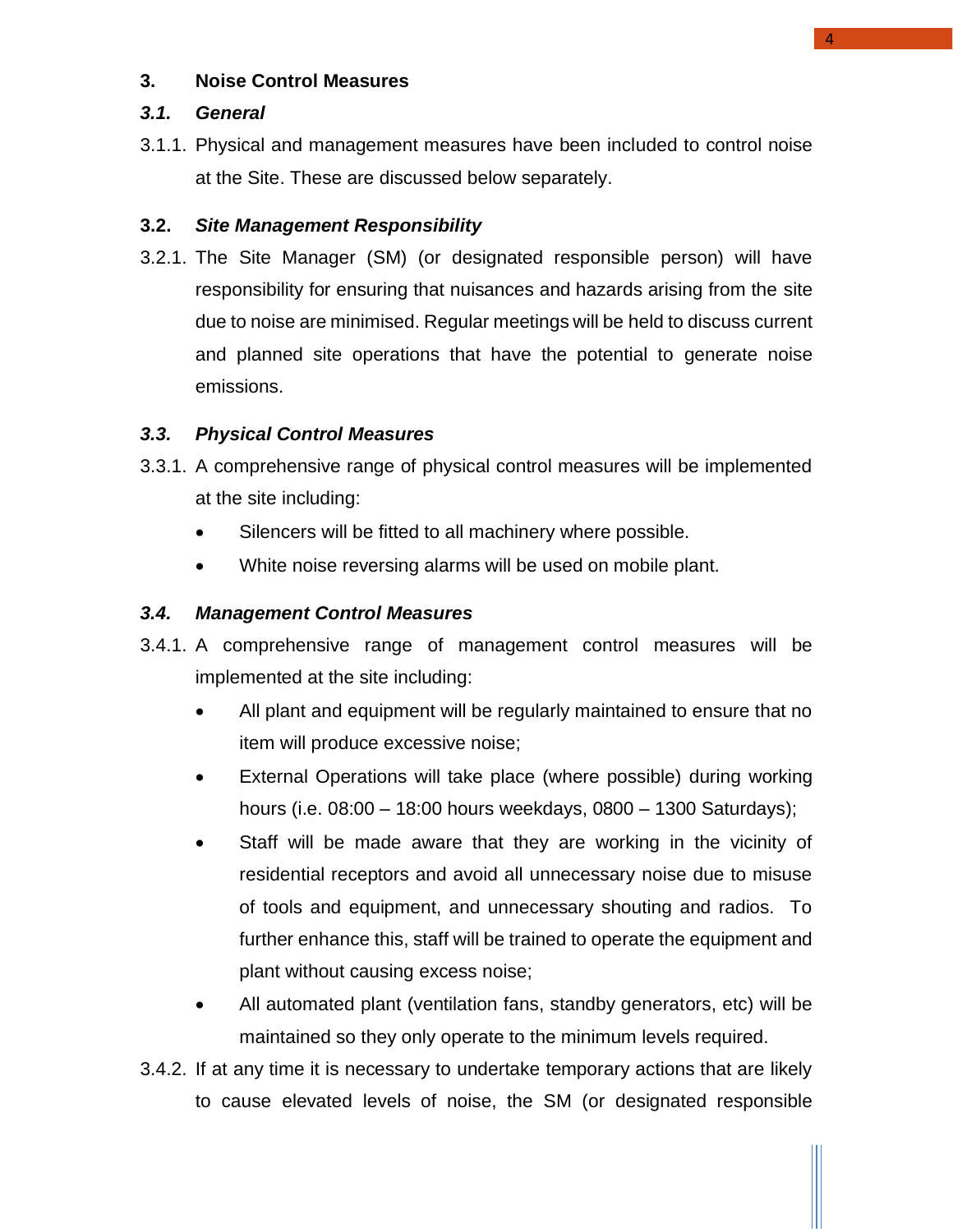person) will contact the local receptors and any other interested parties before such actions are taken to inform them of the operations being undertaken and that the elevated levels of noise will be of a temporary nature. Where practicable, such actions will only proceed when the prevailing wind direction is away from sensitive receptors.

#### <span id="page-5-0"></span>**4. Emissions Monitoring**

#### <span id="page-5-1"></span>*4.1. General*

- 4.1.1. All operational staff will be responsible for reporting any noise problems immediately to the SM (or designated responsible person).
- 4.1.2. Baseline noise assessments will be undertaken (See Appendix 1). Routine noise monitoring is proposed to be periodically undertaken at the same locations to confirm any noise increase due to operations, as well as any changes to background noise levels. Qualitative monitoring of noise levels will be included as a factor to be considered by the SM (or designated responsible person) as part of their daily maintenance walkover of the site.
- 4.1.3. Routine maintenance of all plant and equipment, will also identify equipment operating at elevated noise levels and work will be undertaken to repair the defect.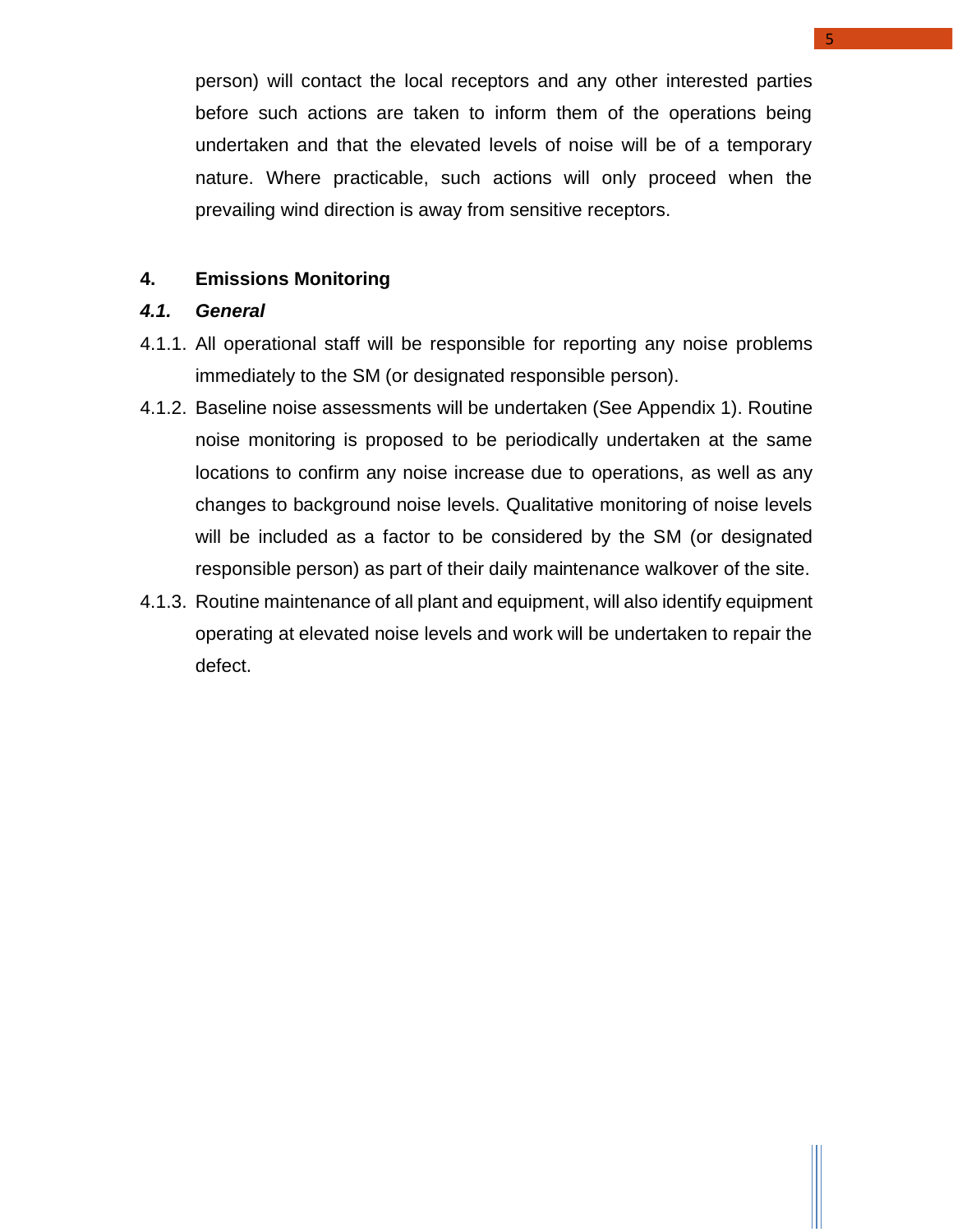#### <span id="page-6-0"></span>**5. Noise Contingency Measures**

#### <span id="page-6-1"></span>*5.1. Introduction*

- 5.1.1. Elevated levels of noise may be identified either by receipt of a noise complaint from a third party suggesting that there is an excessive noise from the Site or by detection of noise as a result of the routine monitoring by site personnel.
- 5.1.2. This Section details the contingency measures in place to identify the source of elevated noise levels, bring noise levels back under control and minimise their impact.

#### <span id="page-6-2"></span>*5.2. Noise Complaint Investigation*

- 5.2.1. A diary note, plus forms to record complaints, will be completed by the SM (or designated responsible person) and recorded on site.
- 5.2.2. All complaints from third parties will be forwarded to the SM (or designated responsible person) to action as below and recorded onto an incident reports log within 72 hours.
- 5.2.3. The SM (or designated responsible person) will ensure that:
	- The complaint is investigated to identify the cause, if necessary this may involve direct communication with the complainant.
	- In the event of elevated levels of noise being detected, the presence of 'abnormal' onsite activity is assessed and if necessary preventative action is taken that will prevent a reoccurrence of the same problem. These actions must be documented
	- The Complainant will be contacted and given information on the investigations conducted and actions taken as appropriate
	- All complaints are reported to Corbett Farms Directors and discussed at site meetings
	- If the investigation indicates that the complaint has not been justified this will be clearly recorded on the Incident Report. All complaints will be logged.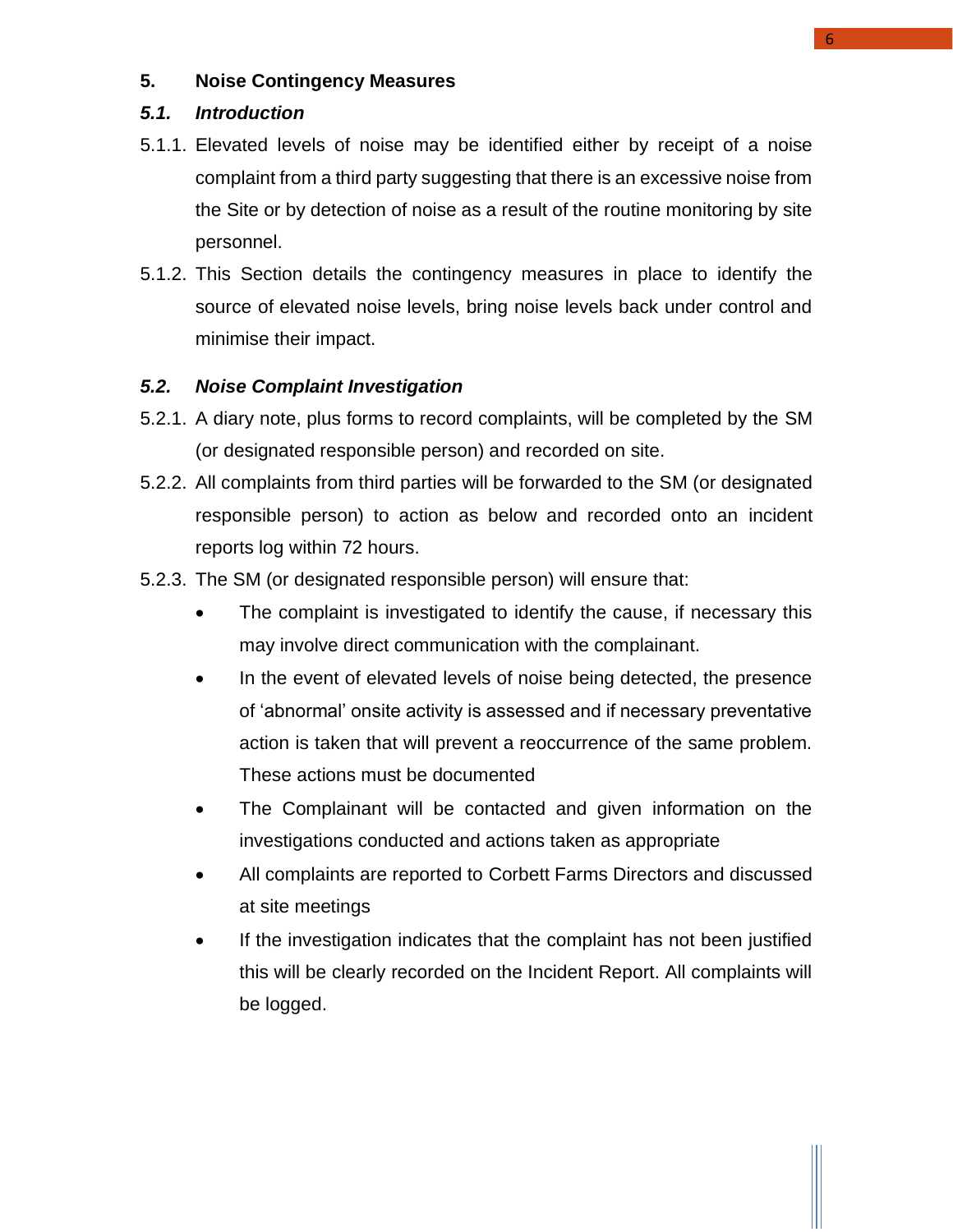#### <span id="page-7-0"></span>*5.3. Elevated Noise Levels*

- 5.3.1. Any elevated levels of noise identified by the monitoring detailed in Section 4 or via a noise complaint investigation (Section 5.2) will be mitigated as follows:
	- The SM (or designated responsible person) will investigate the source of the noise and carry out a range of checks at the identified source of the elevated levels if it is found to be originating from within the site. As part of these checks, the SM (or designated responsible person) will consider the need for quantitative monitoring.
	- Any noise monitoring will be completed in accordance with the relevant British Standards.
	- The results of any noise monitoring will determine whether the site is causing an unacceptable impact at the receptor in question.
	- The SM (or designated responsible person) will then ensure that the plant or equipment is being operated to the manufacturer's specification, and ensure that any improvements required to minimise the noise levels are made.
- 5.3.2. To further mitigate the elevated noise levels, the following actions shall also be considered.
	- The replacement of equipment identified as generating excess noise.
	- Review of the time of intermittent operations to determine if they can be undertaken at a different time.
	- Review the operation of automated equipment to ensure it is operating to the minimum levels required.
	- Once the improvements identified by the SM (or designated responsible person) have been completed, the manager will commission a further set of monitoring to ensure that the improvements have met the required standard. If the noise levels are still not being met, then the SM will make further improvements and subsequent monitoring until the limits are met.
- 5.3.3. If operational failings are identified, the retraining of employees will take place to ensure that all employees operate to the required standards.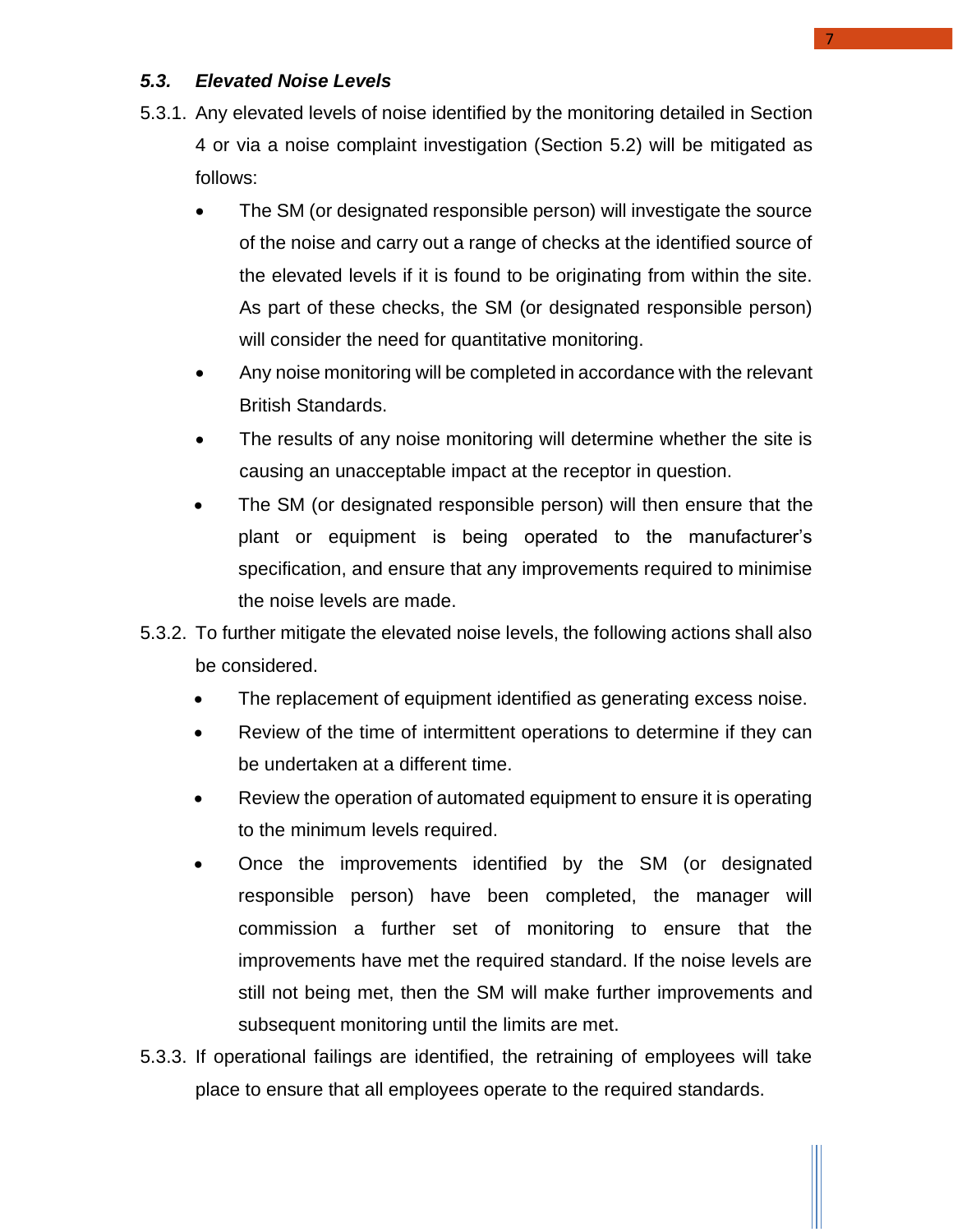#### <span id="page-8-0"></span>*5.4. Reporting Measures*

- 5.4.1. In the event of elevated levels of noise being identified, the event will be reported to CFL where a log will be kept. Details of the complaint is then distributed throughout the company for review at operational, management and health and safety meetings.
- 5.4.2. The log will record any actions taken to rectify the issue, ensure that any necessary actions or review are recorded, and ensure that the person reporting the incident is notified.
- 5.4.3. The SM (or designated responsible person) will investigate the performance failure event within 2 hours. Once the issue has been resolved, the corrective action taken will be entered onto the system and the issue will be closed.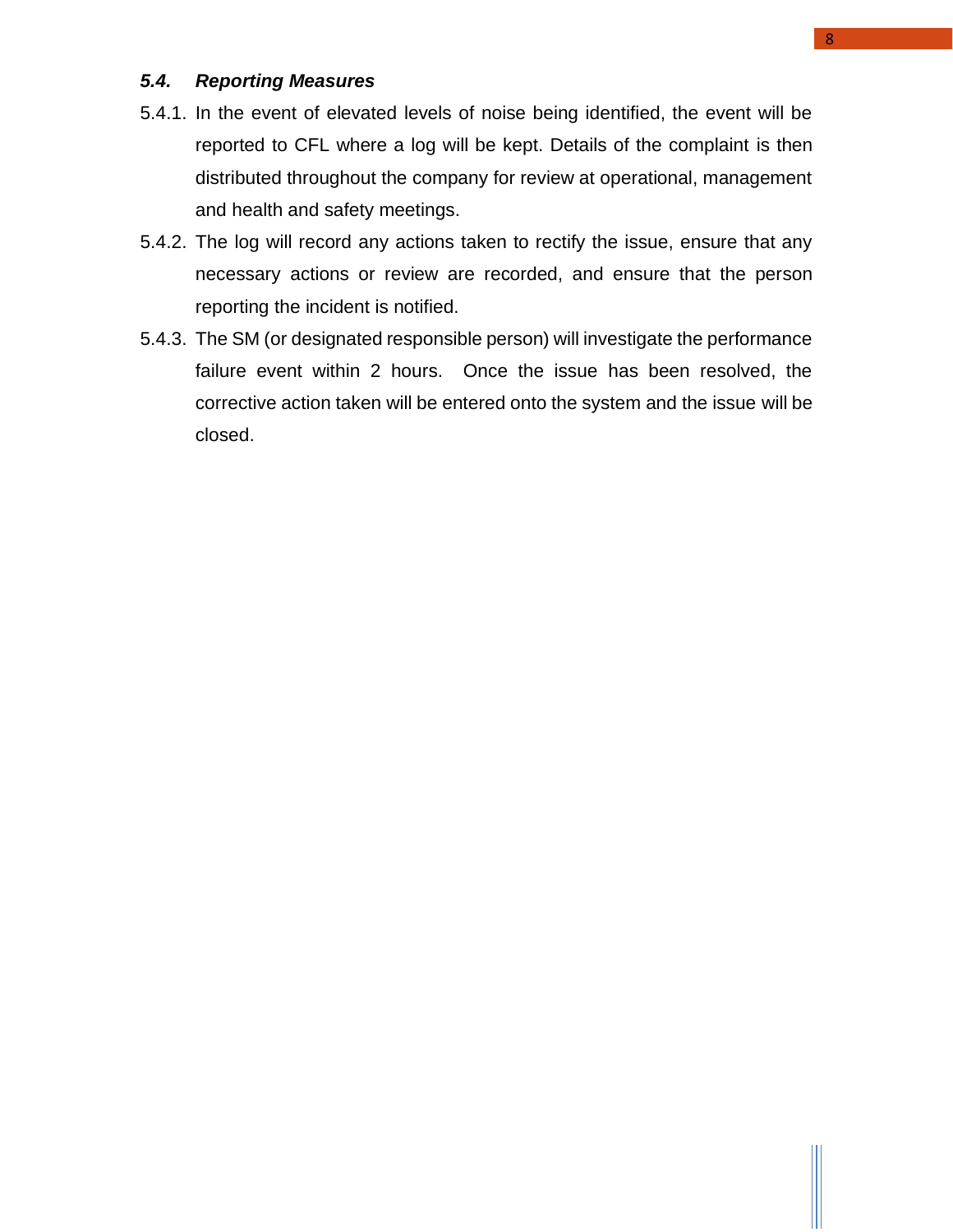### <span id="page-9-0"></span>**6. Appendix 1 – Baseline Noise Survey**

## **Noise Survey Report**

| Report No:    | CFL/19/NR01                            |
|---------------|----------------------------------------|
| Date:         |                                        |
| Location:     | <b>Birch Tree Poultry Site</b>         |
| Instrument:   | Precision Gold N05CC (IEC 651 Type II) |
| Weather:      |                                        |
| Purpose of    | <b>Background Noise Levels</b>         |
| Measurements: |                                        |

| Test<br>Location                               | Time | Reading<br>$dB(A)^1$ | Comments |
|------------------------------------------------|------|----------------------|----------|
| A                                              |      |                      |          |
| $\sf B$                                        |      |                      |          |
| $\mathsf C$                                    |      |                      |          |
| D                                              |      |                      |          |
| $\mathsf{E}% _{0}\left( \mathsf{E}_{0}\right)$ |      |                      |          |
|                                                |      |                      |          |
|                                                |      |                      |          |
|                                                |      |                      |          |

| Undertaken by: |  |
|----------------|--|
|                |  |

9

<sup>1</sup> Max Reading over 1 minute.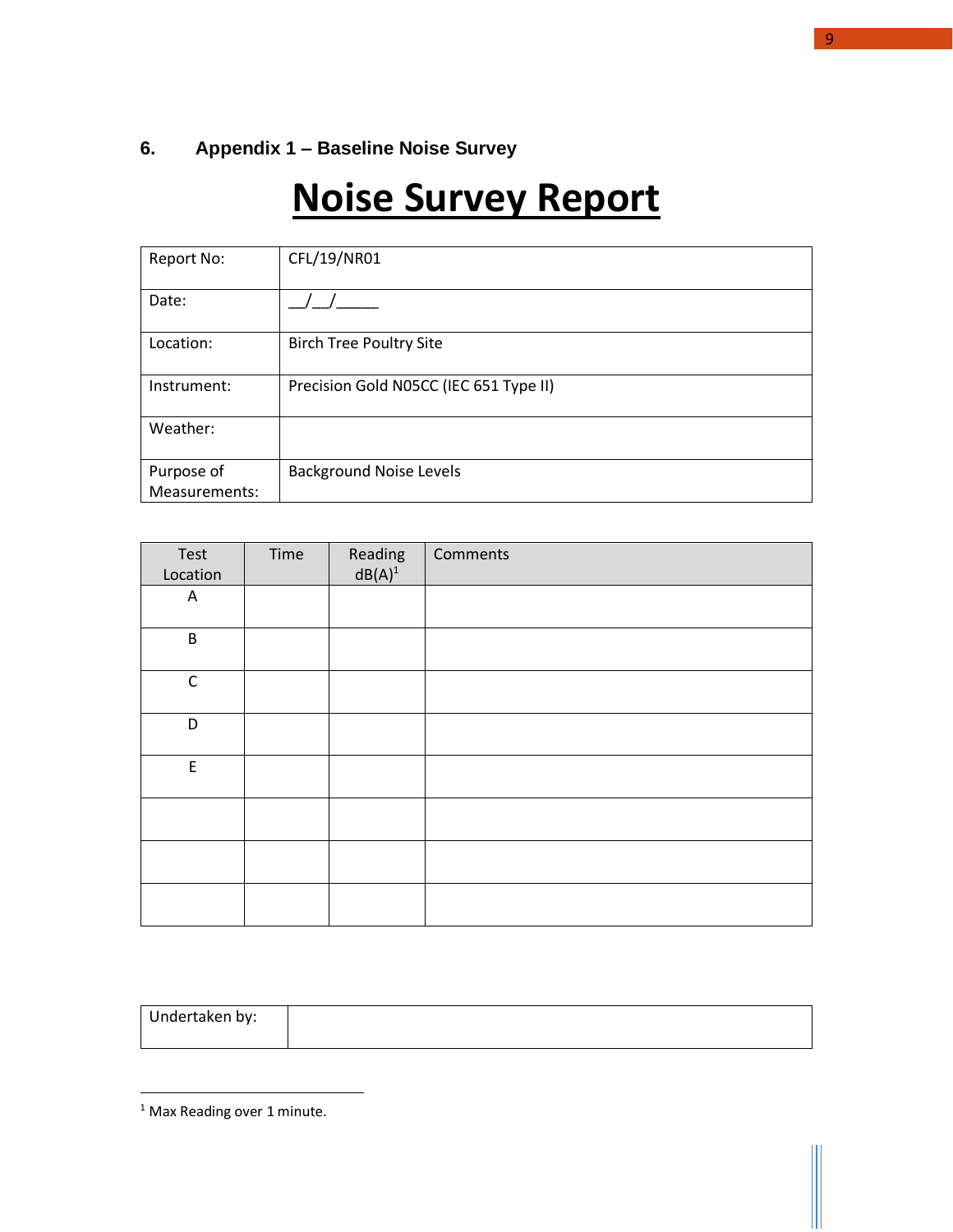## **Noise Survey Report**

**Location Map**